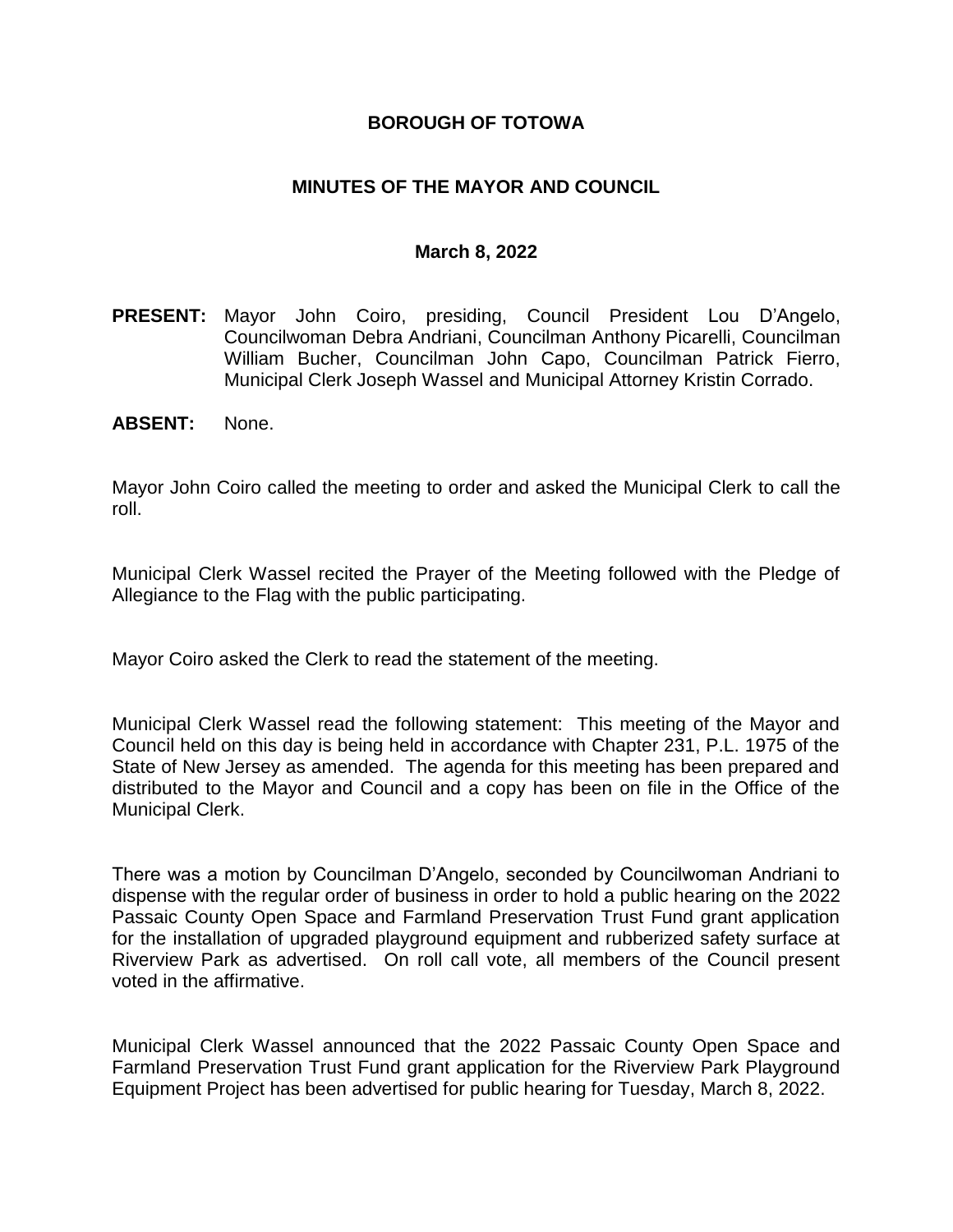Municipal Clerk Wassel read the Open Space Public Hearing Notice.

There was a motion by Councilman D'Angelo, seconded by Councilwoman Andriani to open the public hearing. On roll call vote, all members of the Council present voted in the affirmative.

Mayor Coiro asked if any citizens wish to be heard on the 2022 Open Space grant application.

# **CITIZENS HEARD:**

There were no citizens who wished to be heard.

There was a motion by Councilman D'Angelo, seconded by Councilwoman Andriani to close the public hearing. On roll call vote, all members of the Council present voted in the affirmative.

There was a motion by Councilman D'Angelo, seconded by Councilwoman Andriani to adopt the following Resolution Authorizing A Grant Application To The Passaic County Open Space, Farmland And Historic Preservation Trust Fund For The Riverview Park Playground Equipment Project By The Borough Of Totowa. On roll call vote, all members of the Council present voted in the affirmative.

## RESOLUTION NO. 36-2022

### RESOLUTION AUTHORIZING A GRANT APPLICATION TO THE PASSAIC COUNTY OPEN SPACE, FARMLAND AND HISTORIC PRESERVATION TRUST FUND FOR THE RIVERVIEW PARK PLAYGROUND EQUIPMENT PROJECT BY THE BOROUGH OF TOTOWA

WHEREAS, the Passaic County Board of Chosen Freeholders (hereafter "Board") provide grants to municipalities and qualified non-profit corporations for the assistance in acquisition, development, stewardship and historic preservation from the Passaic County Open Space, Farmland and Historic Preservation Trust Fund (hereafter "Trust Fund"); and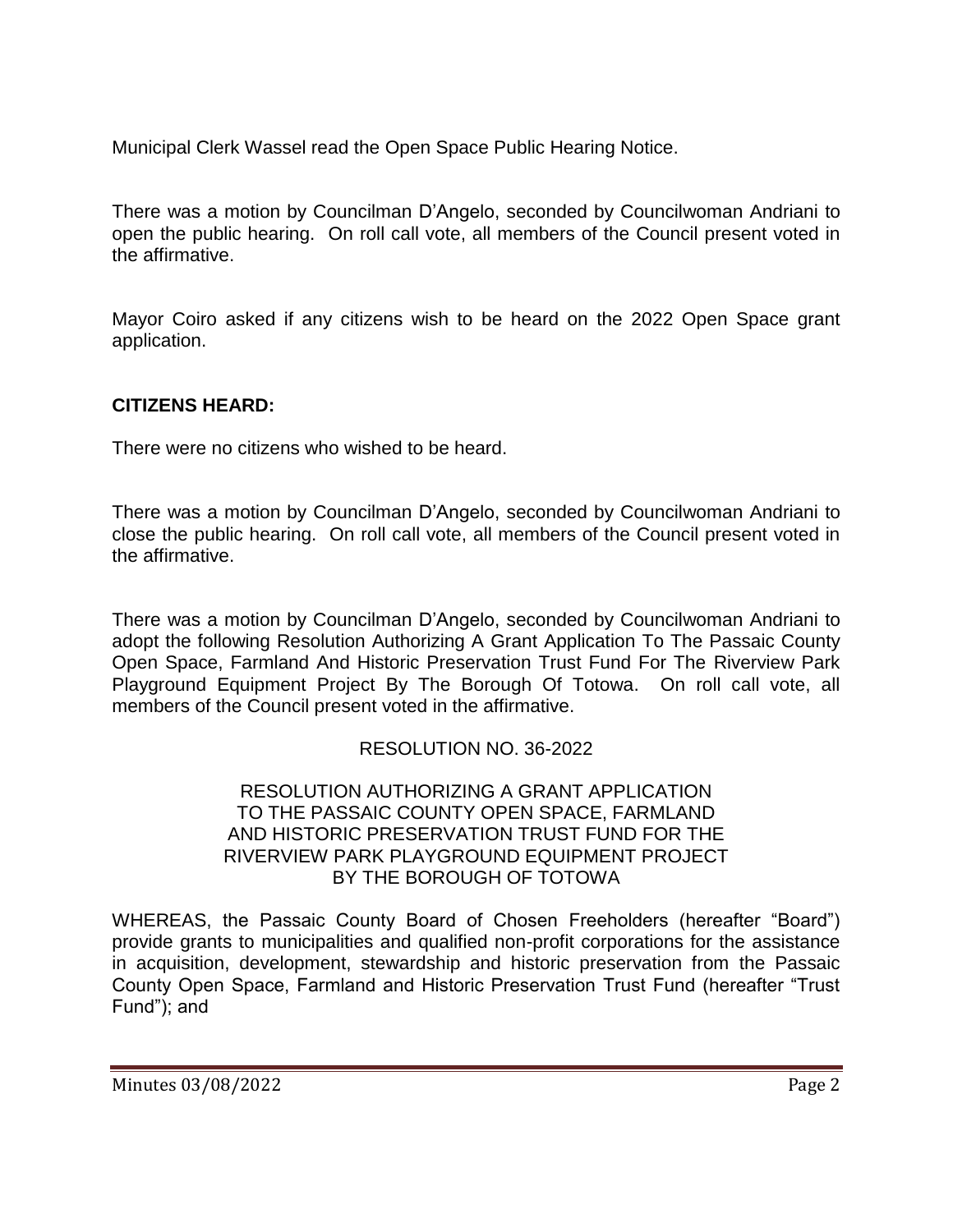WHEREAS, the BOROUGH OF TOTOWA desires to further the public interest by obtaining funding in the amount of \$209,252 from the Board for the County to fund the RIVERVIEW PARK PLAYGROUND EQUIPMENT PROJECT at a cost of \$209,252; and

WHEREAS, the Board shall determine if the application is complete and in conformance with the scope and intent of the Trust Fund program and the rules and regulations established pursuant to R20170349, and any subsequent Resolutions passed by the Board governing the administration of the Trust Fund.

NOW, THEREFORE, BE IT RESOLVED, BY THE GOVERNING BODY OF THE BOROUGH OF TOTOWA AS FOLLOWS:

- 1. The MAYOR OF THE BOROUGH OF TOTOWA is authorized to make application, provide all required information and documents as required, and correspond as necessary for a grant to the Passaic County Open Space, Farmland and Historic Preservation Trust Fund.
- 2. That the MAYOR OF THE BOROUGH OF TOTOWA is hereby authorized to execute a grant agreement and any amendment thereto with the County of Passaic for the RIVERVIEW PARK PLAYGROUND EQUIPMENT PROJECT.
- 3. That, if the funds provided by the County are less than the total project cost specified above, the applicant has the balance of funding necessary to complete the project.
- 4. That, the applicant agrees to comply with all applicable federal, State, County, and local laws, rules, and regulations in its performance of the project.
- 5. That this Resolution shall take effect immediately.

There was a motion by Councilman D'Angelo, seconded by Councilwoman Andriani to revert to the regular order of business. On roll call vote, all members of the Council present voted in the affirmative.

Mayor Coiro asked if any members of the Council, the Municipal Clerk or the Municipal Attorney wished to address the Council.

Mayor Coiro: Said the Dr. Seuss event tonight at the Library was very nice.

Councilwoman Andriani: Acknowledged that today is International Woman's Day and said that we have two powerful women here tonight and would like to thank them for all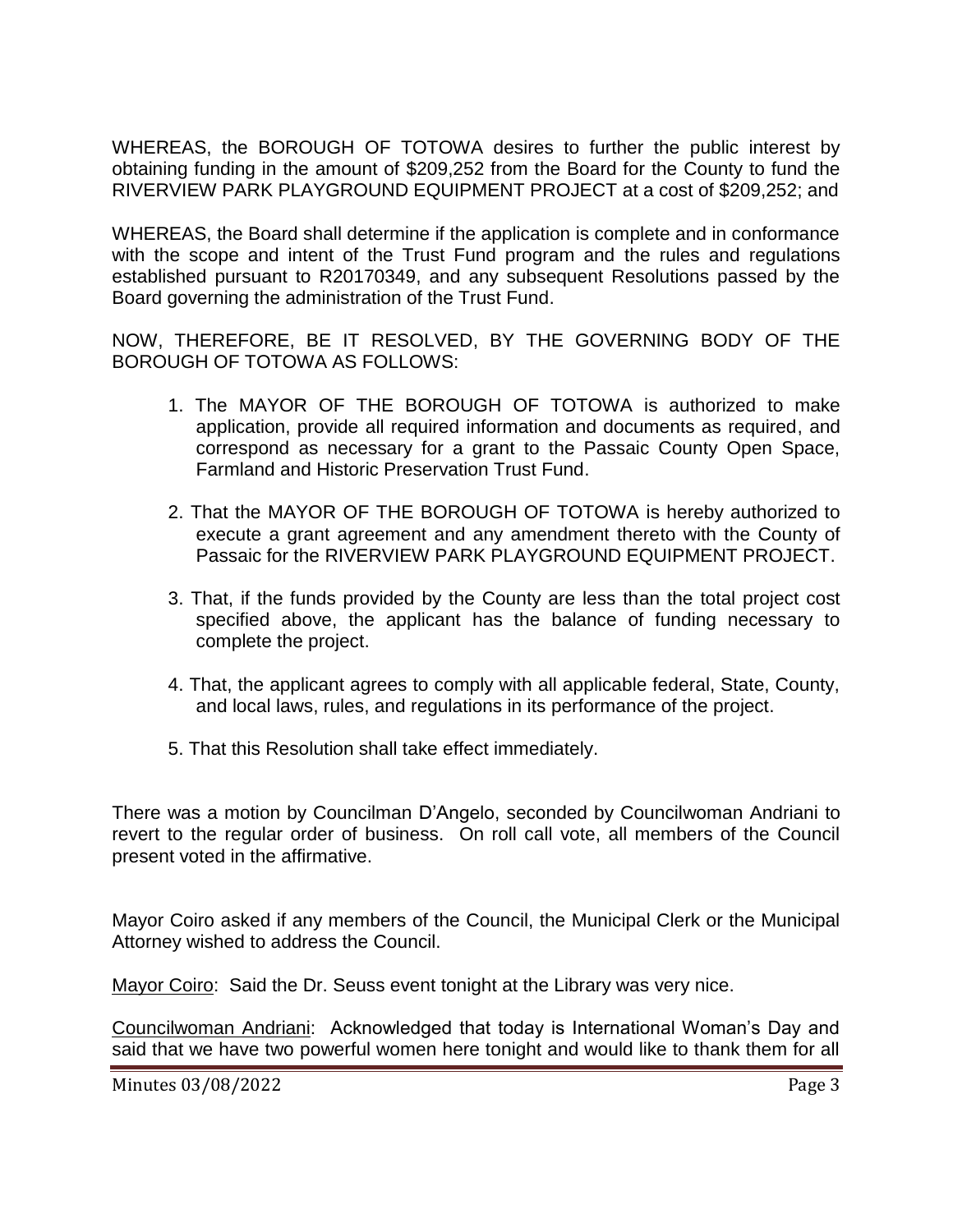of their contributions. Also, reminded everyone in the room that they all know of powerful and influential women and should recognize them on this important day.

Mayor Coiro: Remarked that we do thank all of the important and influential women in our lives, but said that we have three powerful women here tonight, not two, by including Councilwoman Andriani, in addition to Senator Kristin Corrado and Totowa Library Director Anne Krautheim.

### CITIZENS HEARD:

There were no citizens who wished to be heard.

There was a motion by Councilman D'Angelo, seconded by Councilwoman Andriani to approve the Minutes of the Mayor and Council for the meeting of February 22, 2022. On roll call vote, all members of the Council present voted in the affirmative. Councilman Picarelli and Councilman Bucher abstained from the voting.

## COMMITTEE ON FINANCE:

There was a motion by Councilman Picarelli, seconded by Councilman D'Angelo to approve Resolution No. 2022-06 for the payment of bills. On roll call vote, all members of the Council present voted in the affirmative.

There was a motion by Councilman Picarelli, seconded by Councilman D'Angelo to adopt the following Resolution Authorizing Emergency Temporary Appropriation. On roll call vote, all members of the Council present voted in the affirmative.

### RESOLUTION NO. 37-2022

### RESOLUTION AUTHORIZING EMERGENCY TEMPORARY APPROPRIATION

WHEREAS, an emergent condition has arisen with respect to Current Fund appropriations for the acquisition of property; and

WHEREAS, no adequate provision has been made in the 2022 Temporary Budget for the aforesaid purpose, and N.J.S.A. 40A:4-20 provides for the creation of an emergency temporary appropriation for the purpose above mentioned; and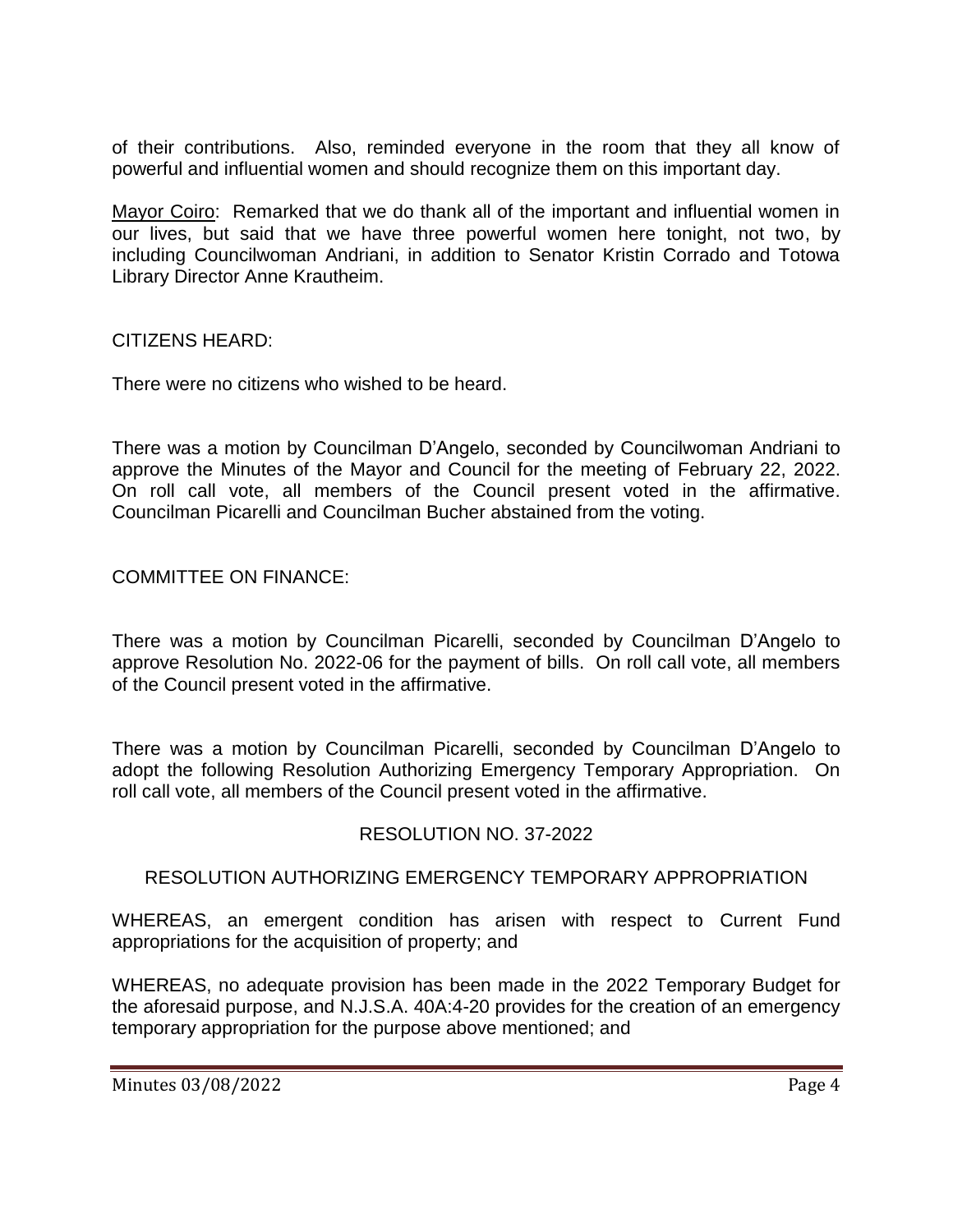WHEREAS, the total emergency temporary resolutions adopted in the year 2022 pursuant to the provisions of Chapter 96, P.L. 1951 (N.J.S.A. 40A:4-20) including this resolution total \$220,000 for the Current Fund.

NOW, THEREFORE, BE IT RESOLVED, by the Governing Body of the Borough of Totowa (not less than two-thirds of all members affirmatively concurring) that in accordance with the provisions of N.J.S.A. 40A:4-20 that emergency temporary appropriations be made and that said emergency temporary appropriations shall be provided for in full in the 2022 Municipal Budget so adopted:

#### CURRENT FUND CAPITAL IMPROVEMENTS – EXCLUDED FROM "CAPS" Acquisition of Property **\$220,000**

There was a motion by Councilman Picarelli, seconded by Councilman D'Angelo to authorize the Borough Attorney to prepare and the Borough Clerk to advertise for the RFP for 2022 Professional Services for the Board of Adjustment Attorney. On roll call vote, all members of the Council present voted in the affirmative.

## COMMITTEE ON PUBLIC SAFETY:

There was a motion by Councilman D'Angelo, seconded by Councilman Capo to approve a grade increase for Patrol Officer Damiano DiIorio from Grade 7 Patrol Officer to Grade 6 Patrol Officer. On roll call vote, all members of the Council present voted in the affirmative.

There was a motion by Councilman D'Angelo, seconded by Councilman Capo to adopt the following Resolution Authorizing The Submission Of A Strategic Plan For The Totowa Municipal Drug Alliance Fiscal Year 2023 Grant Cycle July 1, 2022 To June 30, 2023. On roll call vote, all members of the Council present voted in the affirmative.

## RESOLUTION NO. 38-2022

## RESOLUTION AUTHORIZING THE SUBMISSION OF A STRATEGIC PLAN FOR THE TOTOWA MUNICIPAL DRUG ALLIANCE FISCAL YEAR 2023 GRANT CYCLE JULY 1, 2022 TO JUNE 30, 2023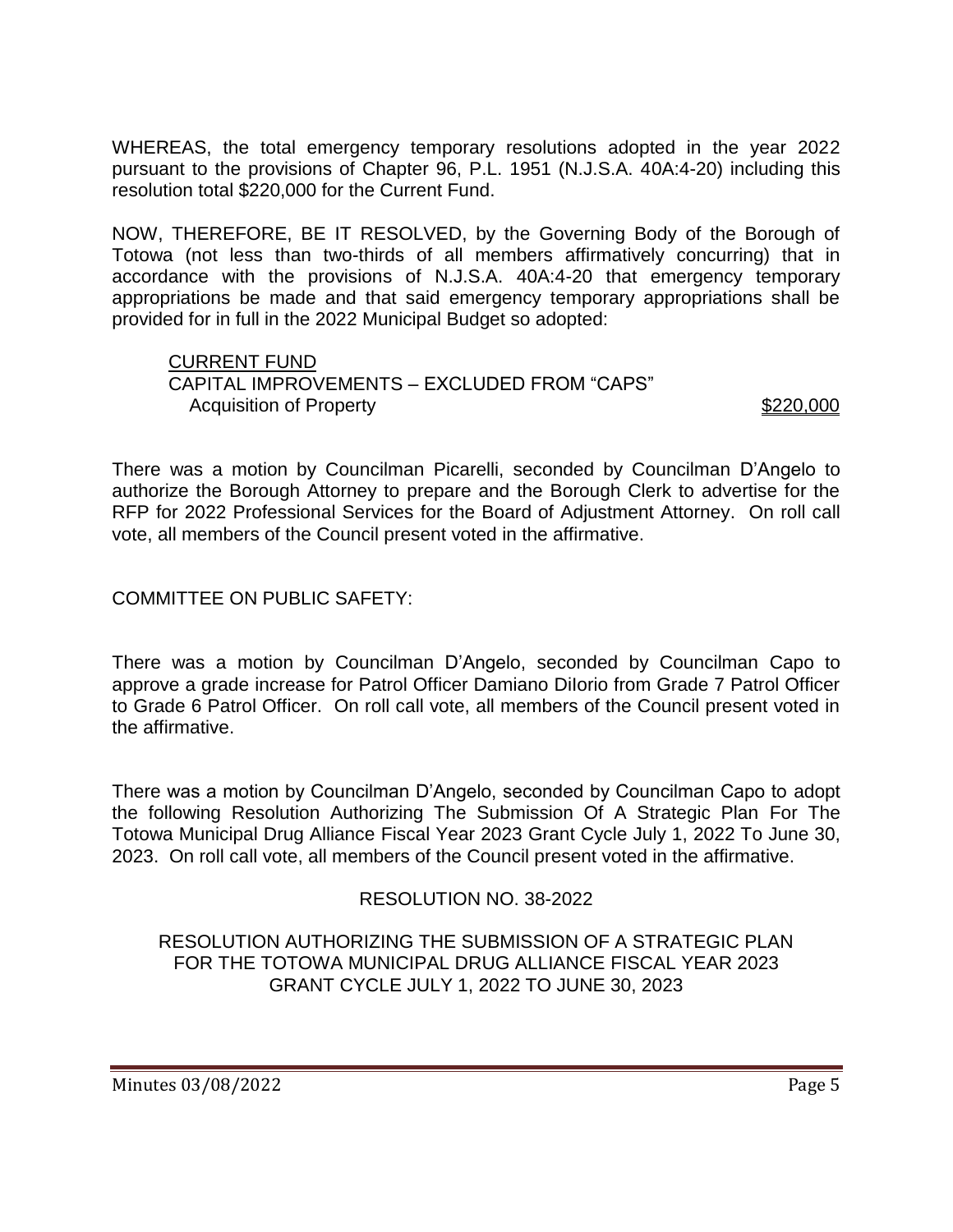WHEREAS, the Governor's Council on Alcoholism and Drug Abuse established the Municipal Alliances for the Prevention of Alcoholism and Drug Abuse in 1989 to educate and engage residents, local government and law enforcement officials, schools, nonprofit organizations, the faith community, parents, youth and other allies in efforts to prevent alcoholism and drug abuse in communities throughout New Jersey; and

WHEREAS, the Mayor and Council of the Borough of Totowa, County of Passaic, State of New Jersey recognizes that the abuse of alcohol and drugs is a serious problem in our society amongst persons of all ages and therefore has an established Municipal Alliance Committee; and

WHEREAS, the Mayor and Council of the Borough of Totowa further recognizes that it is incumbent upon not only public officials but upon the entire community to take action to prevent such abuses in our community; and

WHEREAS, the Mayor and Council of the Borough of Totowa has applied for funding to the Governor's Council on Alcoholism and Drug Abuse through the County of Passaic.

NOW, THEREFORE, BE IT RESOLVED, that the Mayor and Council of the Borough of Totowa, County of Passaic, State of New Jersey hereby recognizes the following:

1. The Mayor and Council of the Borough of Totowa do hereby authorize submission of a strategic plan for the Totowa Municipal Drug Alliance grant for the period of July 1, 2022 to June 30, 2023 (FY2023) in the amount of:

| <b>DEDR</b>           | \$8,276.48 |
|-----------------------|------------|
| Cash Match \$2,069.12 |            |
| In-Kind               | \$6,207.36 |

2. The Mayor and Council of the Borough of Totowa acknowledge the terms and conditions for administering the Municipal Alliance grant, including the administrative compliance and audit requirements.

COMMITTEE ON PUBLIC WORKS:

Upon the recommendation of the Committee, there was a motion by Councilman Bucher, seconded by Councilman Fierro to hire Justin Miceli as a Department of Public Works Laborer. On roll call vote, all members of the Council present voted in the affirmative.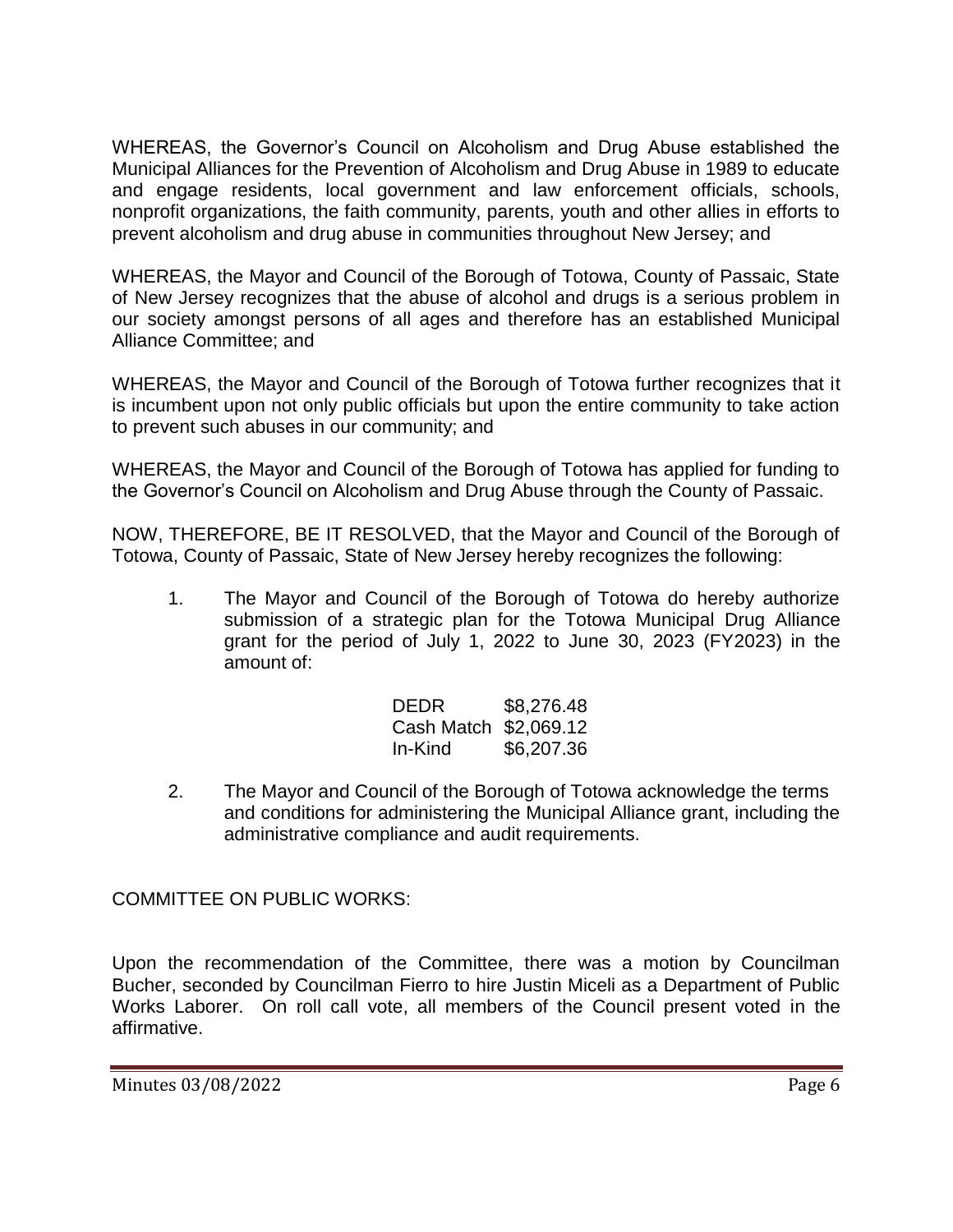There was a motion by Councilman Bucher, seconded by Councilman Fierro to approve Change Order No. 2 for a net decrease of \$138,243.00 and Payment Estimate No. 2 (Final) in the amount of \$26,251.78 to American Asphalt & Milling Services, LLC for the New Jersey Department Of Transportation Fiscal Year 2021 Municipal Aid Program Improvements To Artillery Park Road, Knox Terrace, Colonial Court, Knollwood Road And Stewart Terrace. On roll call vote, all members of the Council present voted in the affirmative.

## COMMITTEE ON ENGINEERING & PUBLIC PROPERTY:

There was a motion by Councilman Capo, seconded by Councilwoman Andriani to adopt the following Resolution Authorizing The Borough Of Totowa To Enter Into An Access Street Agreement With The New Jersey Department Of Transportation For Riverview Drive And Minnisink Road, U.S. Route 46, Milepost 57.02. On roll call vote, all members of the Council present voted in the affirmative.

## RESOLUTION NO. 39-2022

### RESOLUTION AUTHORIZING THE BOROUGH OF TOTOWA TO ENTER INTO AN ACCESS STREET AGREEMENT WITH THE NEW JERSEY DEPARTMENT OF TRANSPORTATION FOR RIVERVIEW DRIVE AND MINNISINK ROAD, U.S. ROUTE 46, MILEPOST 57.02

WHEREAS, Manzo Doren Organization of Totowa, LLC, a/k/a Manzo-Doren Organization of Totowa, LLC (hereinafter "Manzo-Doren Organization") is the owner of real property set forth and designated as Block 171, Lots 2.01, 19, 20, 21 and 22 on the official Tax and Assessment Map of the Borough of Totowa and commonly known as 809-813 North Riverview Drive and 423, 429 and 441 Minnisink Road, Totowa, New Jersey 07512; and

WHEREAS, the Borough of Totowa Zoning Board of Adjustment granted preliminary and final site plan approval for the application filed by Manzo-Doren Organization for the Riverview Drive/Minnisink Road property on November 19, 2020 and memorialized its decision in a Resolution adopted by the Zoning Board on March 10, 2021; and

WHEREAS, some of the required improvements for the project must be done within the New Jersey Department of Transportation ("NJDOT") right-of-way located on Riverview Drive and Minnisink Road at U.S. Route 46, Milepost 57.02; and

WHEREAS, the NJDOT has advised that they will only enter into an agreement with the Borough of Totowa for the proposed work which will be done by the developer; and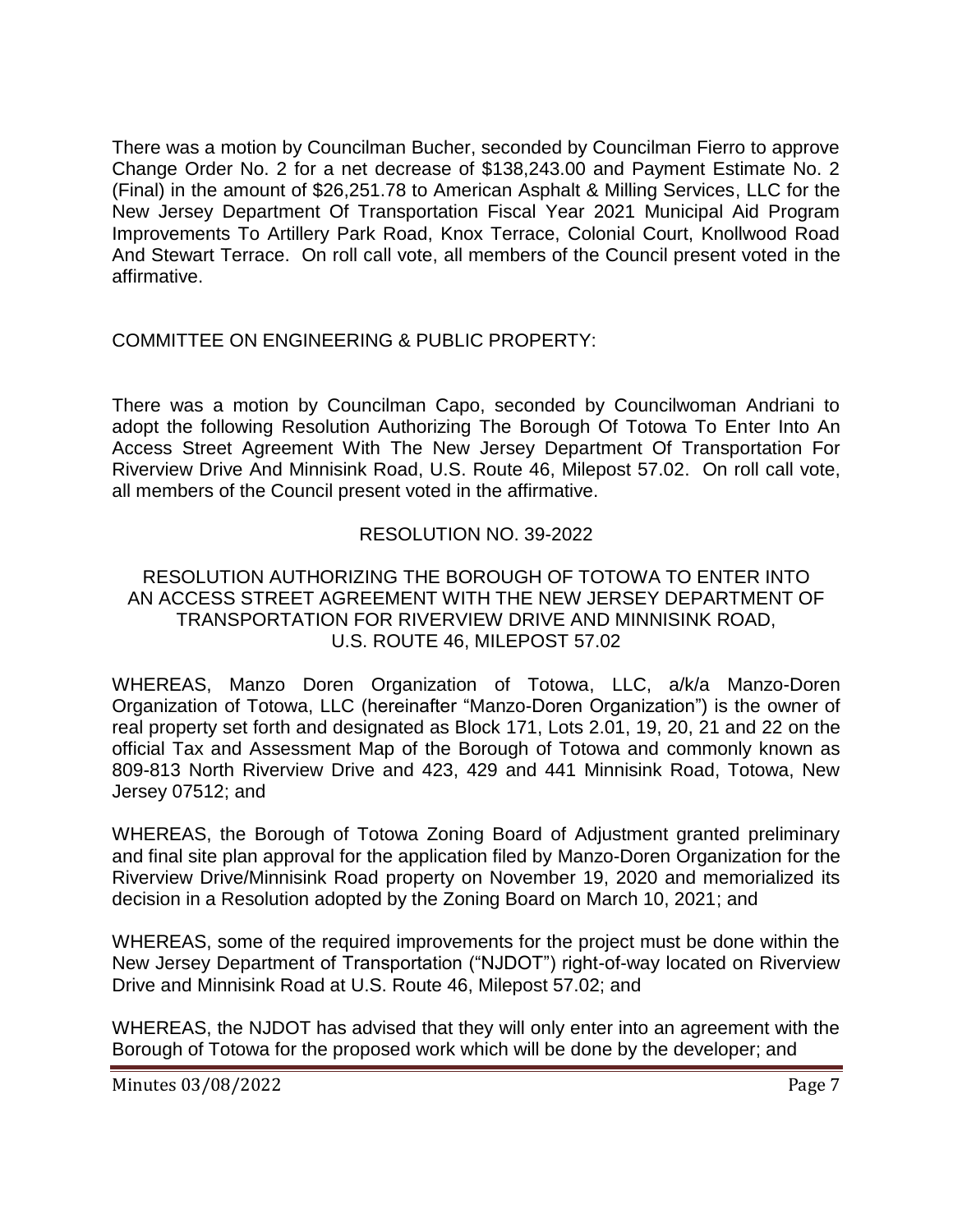WHEREAS, the Mayor and Council of the Borough of Totowa desire that the project move forward and are willing to enter into an Access Street Agreement with the NJDOT on behalf of Manzo-Doren Organization; and

WHEREAS, by Resolution No. 34-2022 dated February 22, 2022, the Mayor and Council of the Borough of Totowa authorized the Borough of Totowa to enter into a Developer's Agreement with the Manzo-Doren Organization which will indemnify and hold the municipality harmless against any claims, suits, losses or demands caused by a negligent act, error or omission caused by the developer in the performance of their work for on- and off-site improvements.

NOW, THEREFORE, BE IT RESOLVED, that the Mayor and Council of the Borough of Totowa do hereby authorize the Borough of Totowa to enter into an Access Street Agreement with the New Jersey Department of Transportation for Riverview Drive and Minnisink Road, U.S. Route 46, Milepost 57.02, Permit Number S-46-N-23491-2020.

BE IT FURTHER RESOLVED, that the Municipal Council of the Borough of Totowa does hereby authorize the Mayor and Municipal Clerk to execute any and all necessary instruments relating thereto.

There was a motion by Councilman Capo, seconded by Councilwoman Andriani to adopt the following Resolution Authorizing The Borough Of Totowa To Purchase The Property Along Peterson Road Known And Identified As Block 149, Lot 23 On The Tax Map From Totowa Investment Group, LLC. On roll call vote, all members of the Council present voted in the affirmative.

## RESOLUTION NO. 40-2022

### RESOLUTION AUTHORIZING THE BOROUGH OF TOTOWA TO PURCHASE THE PROPERTY ALONG PETERSON ROAD KNOWN AND IDENTIFIED AS BLOCK 149, LOT 23 ON THE TAX MAP FROM TOTOWA INVESTMENT GROUP, LLC

WHEREAS, Totowa Investment Group, LLC, 2 Bonnieview Lane, Towaco, New Jersey 07082 (hereinafter the "Developer") is the owner of real property set forth and designated as Lot 1, Blocks 100 and 148 and Lot 23, Block 149 on the official Tax and Assessment Map of the Borough of Totowa and commonly known as 515 Union Boulevard, Totowa, New Jersey 07512; and

WHEREAS, the property is located in the B-4 Local Business Zone District; and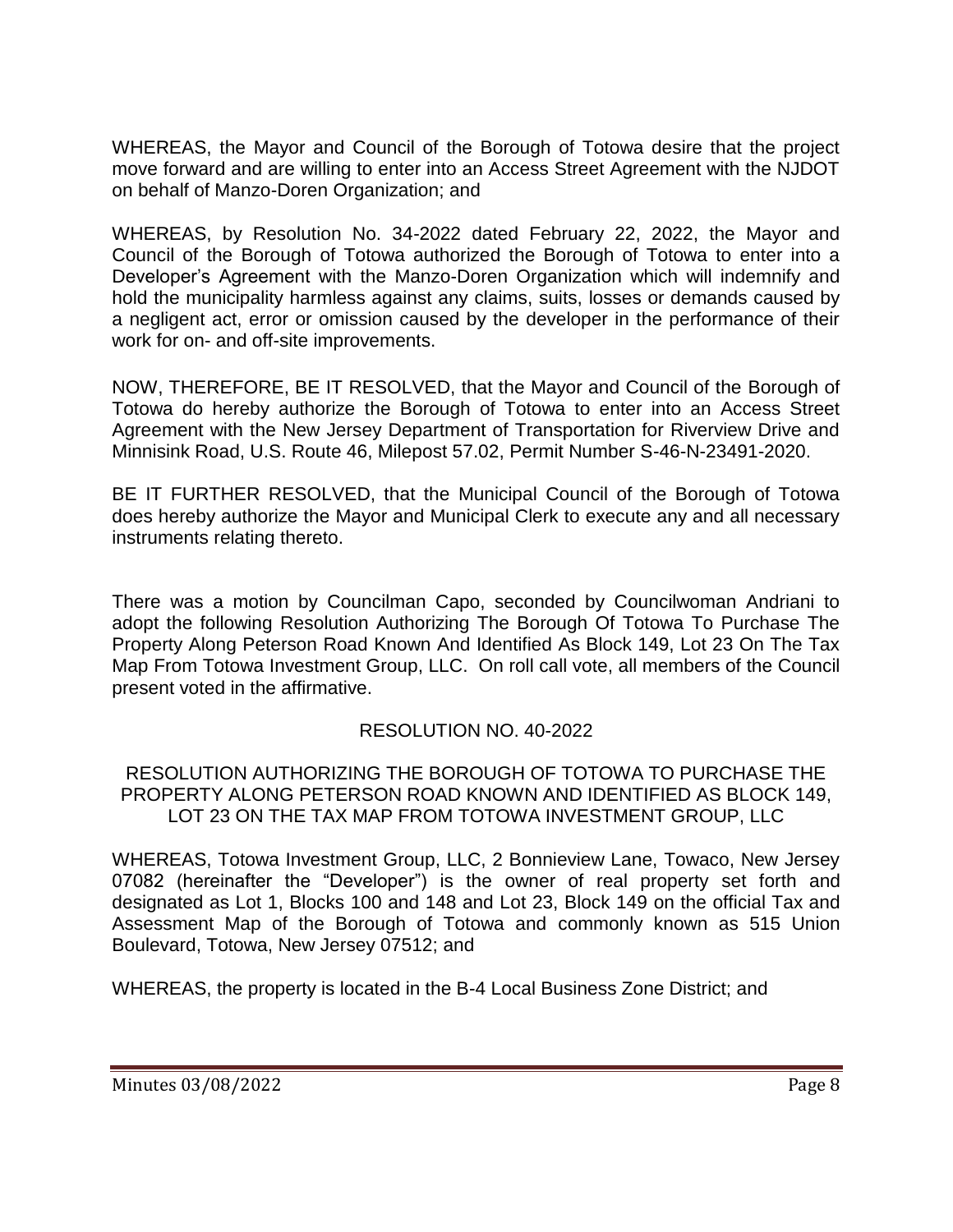WHEREAS, the Developer filed an application with the Borough of Totowa Zoning Board of Adjustment for various land use approvals, preliminary site plan approval and final site plan approval for the Union Boulevard property; and

WHEREAS, the Borough of Totowa Zoning Board of Adjustment granted the preliminary and final site plan approval for the application filed by the Developer for the Union Boulevard property on May 12, 2021 and memorialized its decision in a Resolution adopted by the Zoning Board on June 9, 2021; and

WHEREAS, the Developer also owns a parcel of land located along Peterson Road and identified as Block 149, Lot 23 on the Totowa Tax and Assessment Map which is currently used as a parking lot; and

WHEREAS, the Developer has voluntarily agreed to sell the property to the Borough of Totowa; and

WHEREAS, the Mayor and Council of the Borough of Totowa desire to purchase the property in order to continue to use the parking lot as an overflow lot by residents and visitors to our community for the Borough of Totowa Municipal Complex, Washington Park School as well as for the nearby park and recreational fields; and

WHEREAS, the Borough of Totowa has made an offer in the amount of \$220,000.00 to purchase the property located along Peterson Road and this offer has been accepted by the Developer; and

WHEREAS, the Mayor and Council desire to memorialize the terms and conditions of the purchase of the Peterson Road property in a Real Estate Sales Contract; and

WHEREAS, the Mayor and Council of the Borough of Totowa further desire to authorize the purchase of this property for use by our residents and visitors to our community.

NOW, THEREFORE, BE IT RESOLVED, that the Mayor and Council of the Borough of Totowa do hereby authorize the Borough of Totowa to enter into a Real Estate Sales Contract with Totowa Investment Group, LLC for the purchase of property located along Peterson Road in the Borough of Totowa and identified as Block 148, Lot 23 on the official tax map of the Borough of Totowa.

BE IT FURTHER RESOLVED, that the Municipal Council of the Borough of Totowa does hereby authorize the Mayor and Municipal Clerk to execute any and all instruments relating thereto.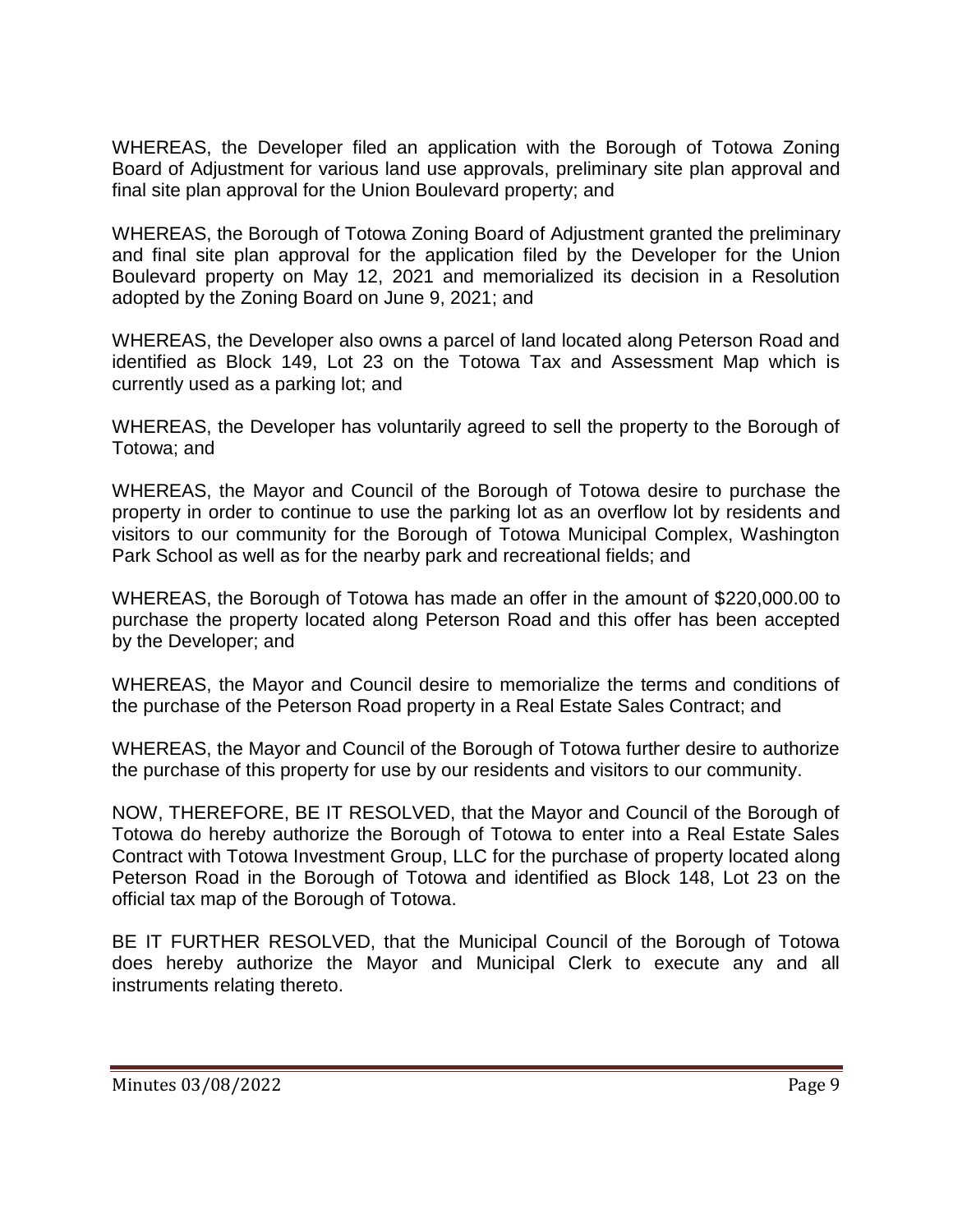# COMMITTEE ON LIAISON & INSPECTION:

There was a motion by Councilwoman Andriani, seconded by Councilman Bucher to adopt the following Resolution Authorizing The Municipal Attorney To Prepare A Developer's Agreement Between The Borough Of Totowa And Totowa Investment Group, LLC. On roll call vote, all members of the Council present voted in the affirmative.

## RESOLUTION NO. 41-2022

### RESOLUTION AUTHORIZING THE MUNICIPAL ATTORNEY TO PREPARE A DEVELOPER'S AGREEMENT BETWEEN THE BOROUGH OF TOTOWA AND TOTOWA INVESTMENT GROUP, LLC

WHEREAS, Totowa Investment Group, LLC, 2 Bonnieview Lane, Towaco, New Jersey 07082 (hereinafter the "Developer") is the owner of real property set forth and designated as Lot 1, Blocks 100 and 148 and Lot 23, Block 149 on the official Tax and Assessment Map of the Borough of Totowa and commonly known as 515 Union Boulevard, Totowa, New Jersey 07512; and

WHEREAS, the property is located in the B-4 Local Business Zone District; and

WHEREAS, the Developer filed an application with the Borough of Totowa Zoning Board of Adjustment for various land use approvals, preliminary site plan approval and final site plan approval for the Union Boulevard property; and

WHEREAS, the Borough of Totowa Zoning Board of Adjustment at its public meetings held on April 14, 2021, May 12, 2021 and June 9, 2021 granted the preliminary and final site plan approval for the application filed by the Developer for the Union Boulevard property, subject to certain conditions and restrictions; and

WHEREAS, the Borough of Totowa Zoning Board of Adjustment approved the application on May 12, 2021 and memorialized its decision in a Resolution adopted by the Zoning Board on June 9, 2021; and

WHEREAS, one of the conditions of the approval granted by the Borough of Totowa Zoning Board of Adjustment was the requirement that the Developer enter into a Developer's Agreement with the Borough of Totowa.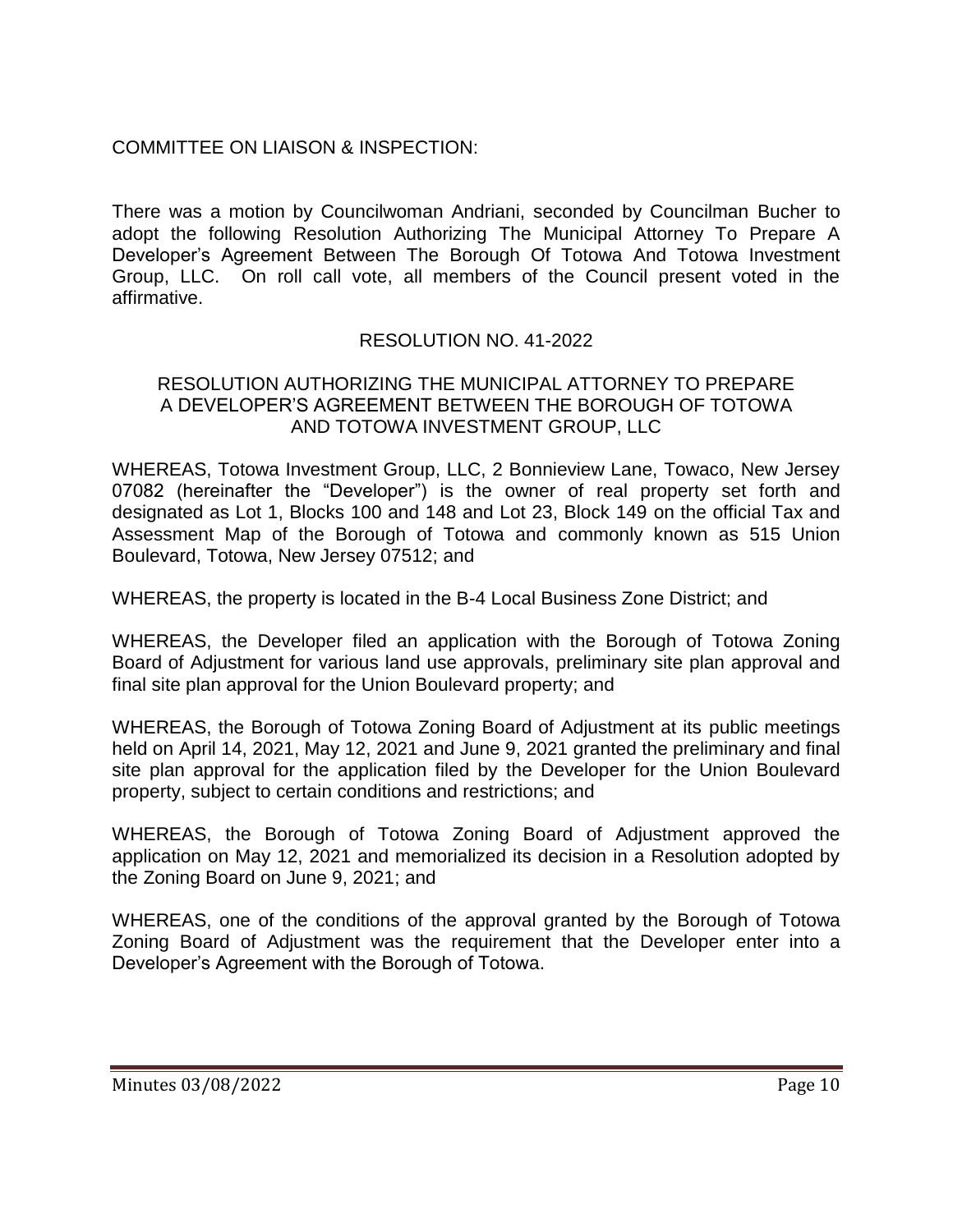NOW, THEREFORE, BE IT RESOLVED, that the Mayor and Council of the Borough of Totowa do hereby authorize the Borough of Totowa Municipal Attorney to prepare a Developer's Agreement between the Borough of Totowa and the Totowa Investment Group, LLC.

There was a motion by Councilwoman Andriani, seconded by Councilman Bucher to carry the Resolution Authorizing The Provision Of A Grant Pursuant To The Borough Of Totowa Affordability Assistance Program For The Tenant Of An Affordable Housing Unit Located At Sunset Ridge At Totowa, 617 Preakness Avenue, Apartment 110. On roll call vote, all members of the Council present voted in the affirmative.

There was a motion by Councilwoman Andriani, seconded by Councilman Bucher to carry the Resolution Authorizing The Provision Of A Grant Pursuant To The Borough Of Totowa Affordability Assistance Program For The Tenant Of An Affordable Housing Unit Located At Sunset Ridge At Totowa, 617 Preakness Avenue, Apartment 310. On roll call vote, all members of the Council present voted in the affirmative.

There was a motion by Councilwoman Andriani, seconded by Councilman Bucher to carry the Resolution Authorizing The Provision Of A Grant Pursuant To The Borough Of Totowa Affordability Assistance Program For The Tenant Of An Affordable Housing Unit Located At Sunset Ridge At Totowa, 617 Preakness Avenue, Apartment 410. On roll call vote, all members of the Council present voted in the affirmative.

COMMITTEE ON LEGISLATION & ORDINANCES:

There was a motion by Councilman Fierro, seconded by Councilman Picarelli to adopt the following Proclamation In Honor Of John F. Capo. On roll call vote, all members of the Council present voted in the affirmative.

## PROCLAMATION IN HONOR OF JOHN F. CAPO

WHEREAS, John F. Capo is a long-time resident of the Borough of Totowa and was appointed as Director of the Bricklayers and Allied Craftworkers in June of 2020; and

WHEREAS, John F. Capo worked as a Cement Finisher all through college in order to pay his tuition and after graduation, he joined the Bricklayers and Allied Craftworkers, Local 2 Paterson, New Jersey as a Cement Finisher Apprentice; and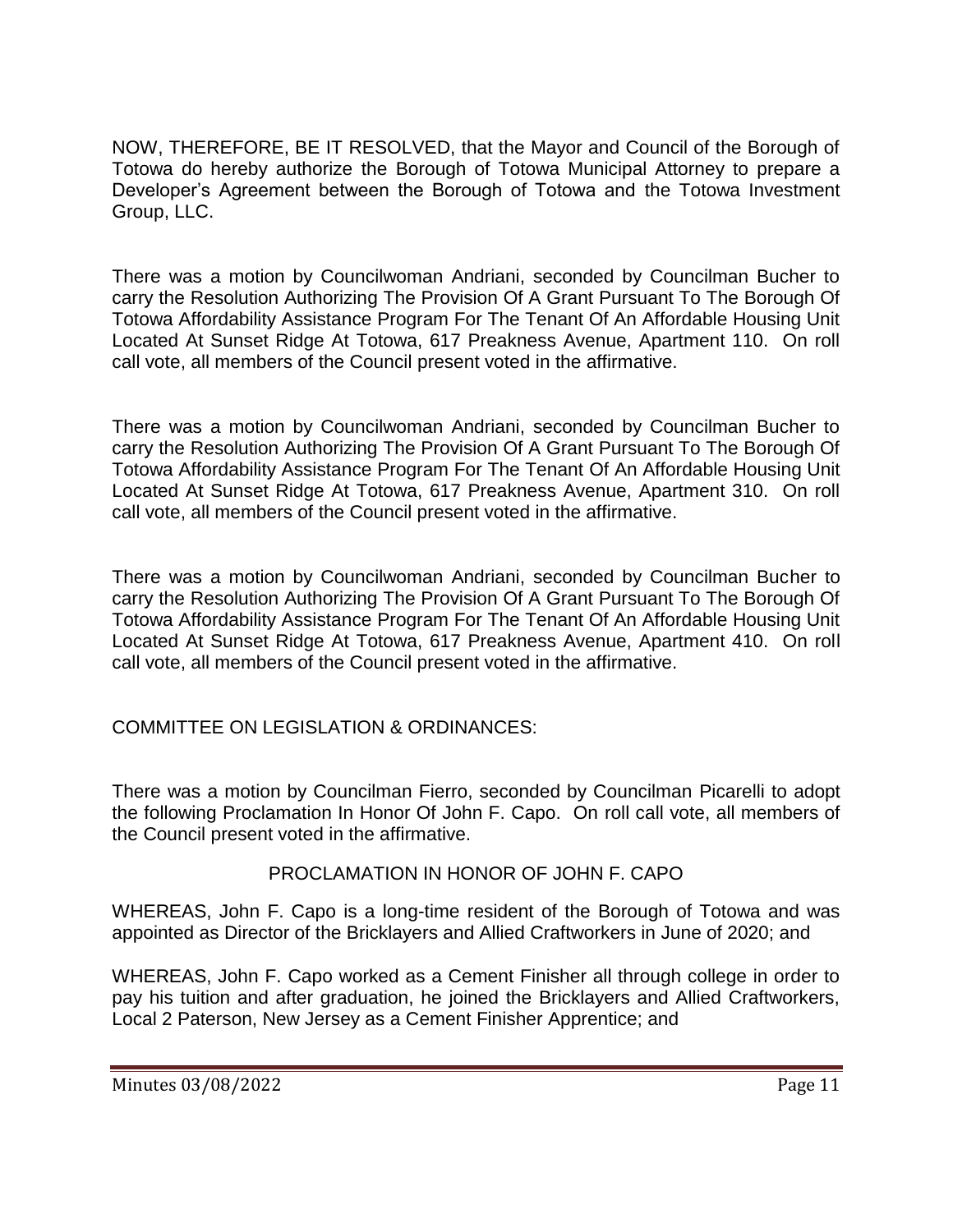WHEREAS, in 1999, John F. Capo joined the Bricklayers and Allied Craftworkers as a Field Representative for Local 4 and for two consecutive terms thereafter, he was Secretary-Treasurer of that organization until the creation of the Administrative District Council in 2006, when he was appointed as Secretary-Treasurer of the Council; and

WHEREAS, John F. Capo is a trustee and co-chairperson of the NJBAC State Health Fund and State Annuity Fund. He has served as Vice President of the Passaic County Building Trades for 16 years and is on the International Union Executive Council as Cement Craft Committee Vice President since 2010; and

WHEREAS, John F. Capo was elected to the Borough of Totowa Council in 2016 and is currently serving his second term as a Councilman where he chairs the Committee on Engineering and Public Property and is also a member of the Finance Committee and Committee of Public Safety; and

WHEREAS, on March 1, 2022, John F. Capo will be honored by Cardinal Joseph W. Tobin at the Cardinal's 29th annual Business and Labor Recognition Reception that will benefit the Archdiocese of Newark's Office for Youth and Young Adults Ministry and St. John Paul II Youth Retreat Center in Kearney which serves more than 35,000 young people each year; and

WHEREAS, the Mayor and Council of the Borough of Totowa wish to publicly congratulate and honor John F. Capo on this prestigious award and recognize him for his leadership in the labor community as well as for his dedication to the residents of the Borough of Totowa.

NOW, THEREFORE, BE IT PROCLAIMED, that the Mayor and Council of the Borough of Totowa, County of Passaic and State of New Jersey do hereby give special recognition to John F. Capo for his distinguished career and years of devoted service to our community.

BE IT FURTHER PROCLAIMED, that this Proclamation be made a part of the permanent records of the Borough of Totowa and that a copy of said Proclamation be presented to John F. Capo.

There was a motion by Councilman Fierro, seconded by Councilman Picarelli to approve Raffle License Application No. 2259 for St. Joseph's Home for the Elderly of the Little Sisters of the Poor for an Off-Premise 50/50 to be held on August 30, 2022. On roll call vote, all members of the Council present voted in the affirmative.